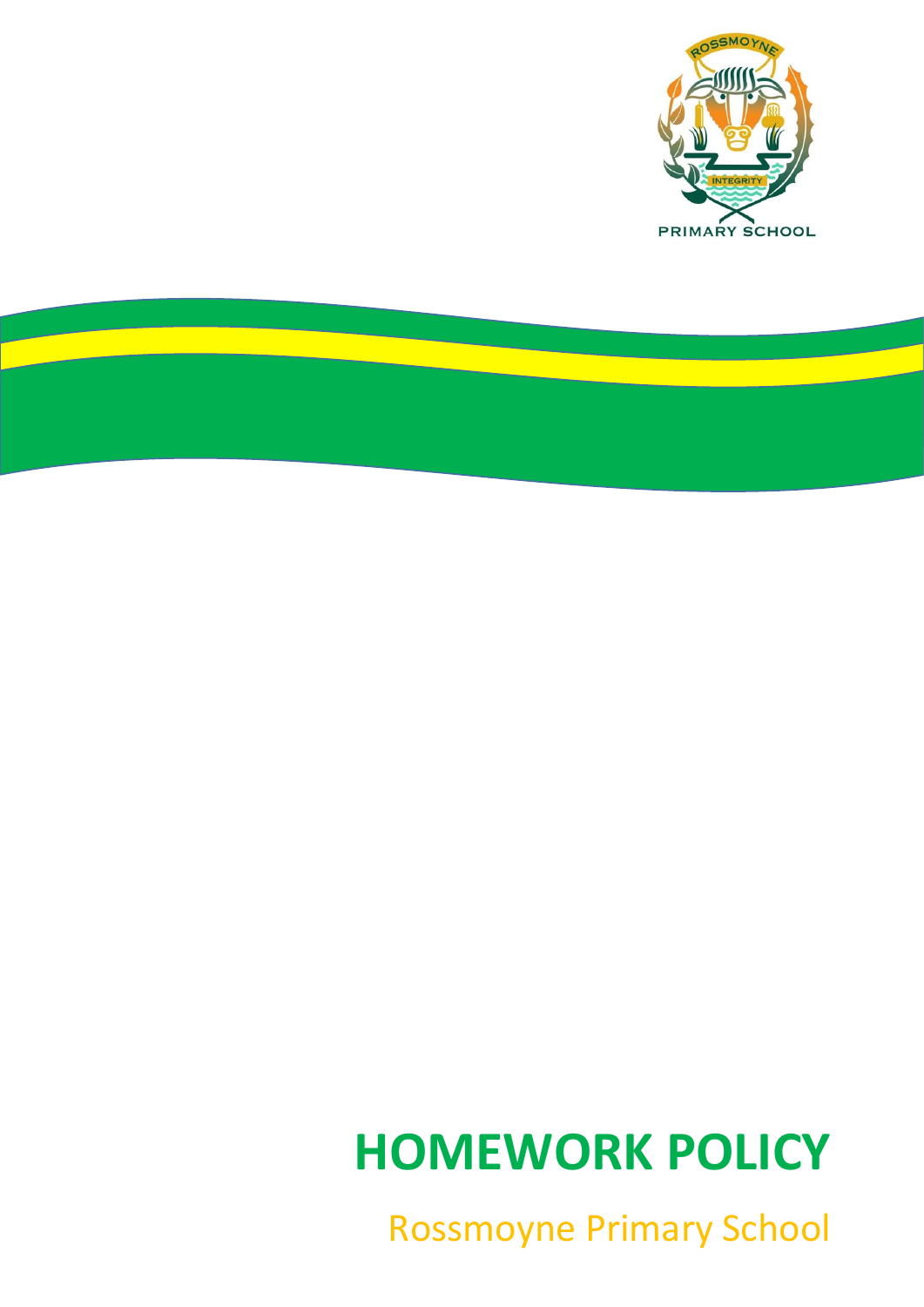## **Rationale and Beliefs**

j

This policy complies with the WA Department of Education 'Homework Guidelines', February 2014.

Homework for primary school children should be minimal, in order that a balance of play, rest and exercise can be achieved. In the early years, homework should largely be informal and non-compulsory. As children move towards the upper primary years they should progressively be exposed to more structured homework requirements in order to facilitate a smooth transition to secondary school through the development of good study habits. Homework should always be seen as a vehicle to enhance student learning outcomes and foster positive school/home partnerships.

# **Alternatives to Homework Which Support Students of all Ages**

- cooking learning to cook is a great life skill for children to learn and also helps them with their maths, reading etc.
- reading stories at bedtime
- board games, card games, dice games
- outdoor games and activities
- play charades and other drama type activities
- reading newspapers and magazines (if age appropriate)
- watch news and current affairs (if age appropriate) on TV together and discuss
- do crosswords, puzzles and jigsaws
- use technology (where available) for purposes such as searching for information that supports classroom themes and/or activities

## **Time Allocations and Nature of Homework**

The following statements provide a uniform approach to homework at Rossmoyne Primary School. They articulate a clear position to parents and teachers about expectations and have been developed in consultation with all parties.

Pre-primary to Year 2 - No formal homework is set but daily reading at home is strongly encouraged for 10-20 minutes. This should involve children reading to parents, parents reading to and with children, and children reading independently. Practising of sight words and spelling words may also be expected. Counting numbers and number based games can effectively assist with numeracy. In addition, there may be occasional incidental homework to support classroom activities.

Years 3 and 4 - No formal homework is set but 20 minutes of daily reading and practising basic number facts is strongly encouraged. This should involve a combination of children reading to parents, parents reading to and with children and children reading independently. Practising of sight words and spelling words may also be expected. Games involving numbers and mental calculations whilst shopping and travelling can effectively assist with numeracy. Helping younger siblings can also benefit both parties. In addition, there may be occasional incidental homework to support classroom activities and students may be asked to finish off work that has had adequate school time devoted to it but remains incomplete.

Year 5 and 6 - 20 minutes of daily independent reading is strongly encouraged. Parents are still encouraged to read to, and with, children. Games involving numbers and mental calculations whilst shopping and travelling can effectively assist with numeracy.